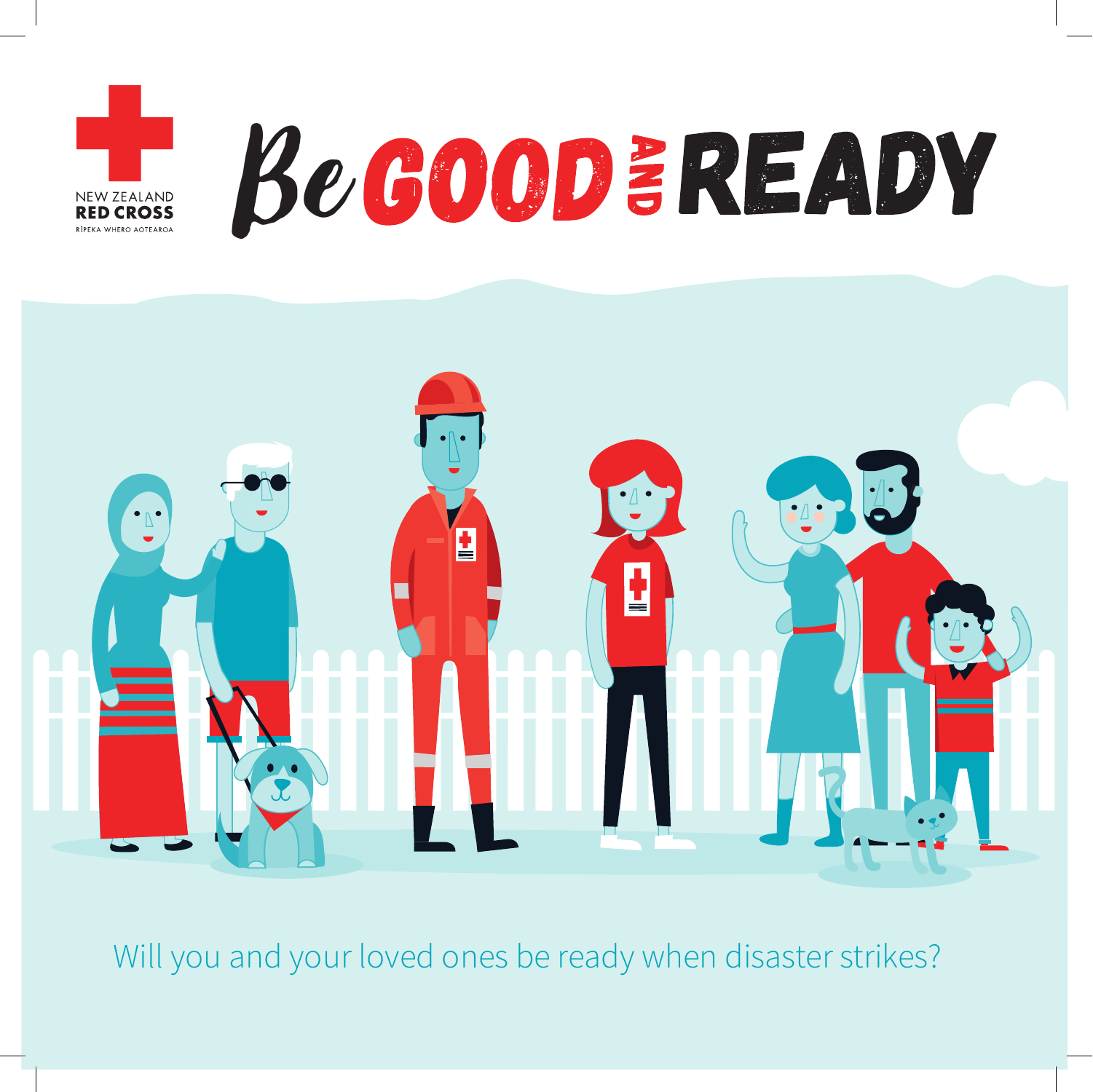### with your CONNECT with your community CARE for your

**Being good and ready means making sure you are properly prepared in the event of a disaster. That's practical measures, like storing food and water, as well as being connected to those around you. Connected communities are safer and stronger when disaster strikes.**

How can you connect today?

- . Wave or say hi to someone new
- Share a cuppa with your neighbour
- . Reconnect with an old friend
- . Organise an online meetup or event
- . Get involved in an event like Neighbours Day

## CARE for your

**In a disaster most people are helped first by their neighbours. People share food, information and lend a helping hand. Planning before a disaster**  can make a world of difference.

What can you do to help care for your community?

- . Create an emergency plan with your neighbours
- . Get involved in Civil Defence local planning
- . Check in on people who may need extra assistance – help them plan and prepare their household
- . Volunteer with your local Red Cross disaster response team

### COVID-19

Many of us have connected with our neighbours and helped others during COVID-19. It just goes to show the importance of community. Let's keep caring for each other – from a safe distance!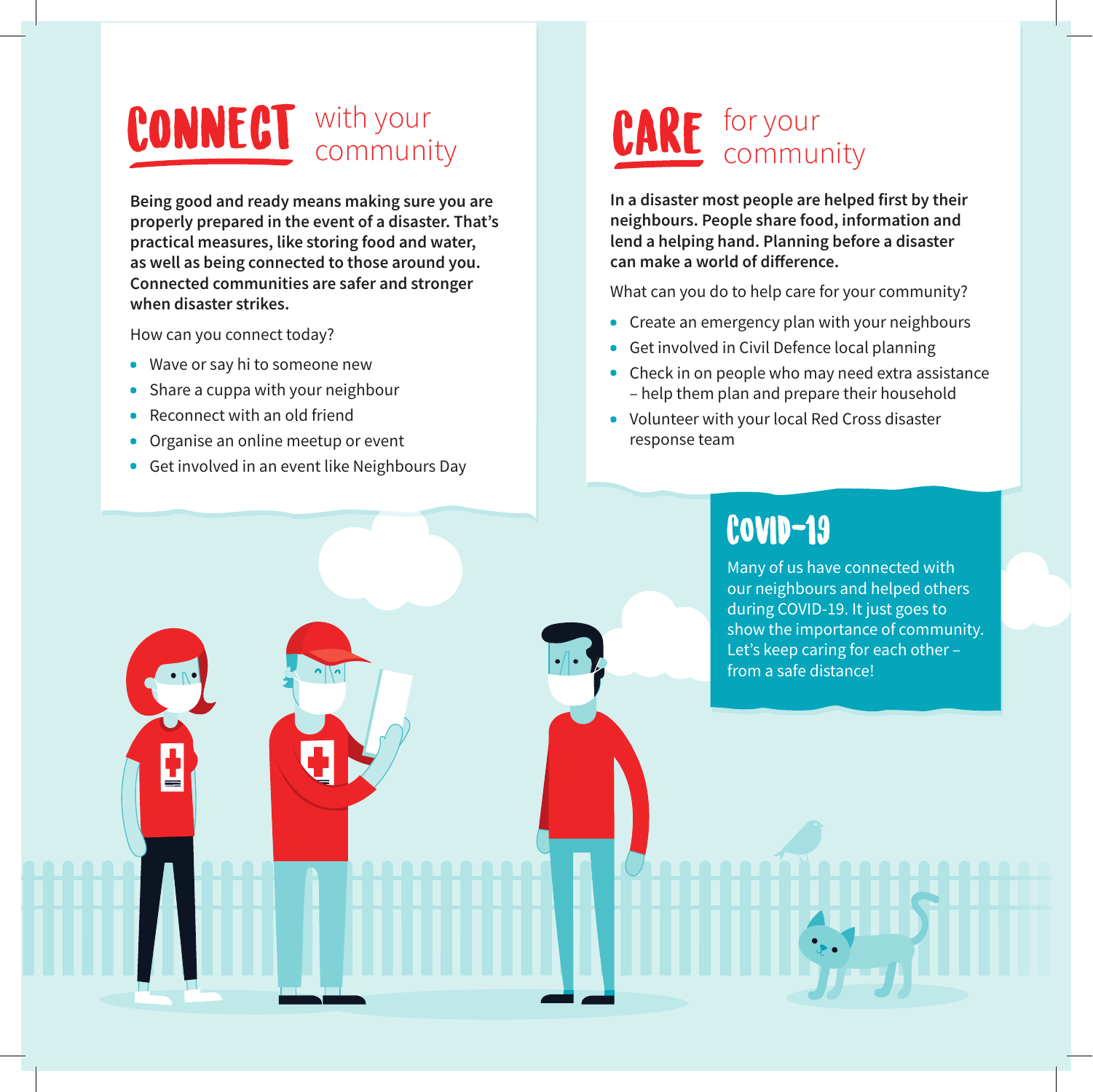# PREPARE yourself and **COVID-19**

**Take action today to get you and your loved ones prepared in the event of a disaster. Check your readiness against this list.** 

### Have you:

- . **Made a plan** about what you will do?
- . **Organised emergency supplies** if you must leave quickly?
- . **Agreed a meet up place** if you can't get home?
- . **Made a list of contacts** friends and people who can can help (your phone might go flat)?
- . **Fastened and fixed items** in your home?
- . **Protected what matters most to you**  like mementos, photos and documents?
- . **Learnt first aid** so you can help others?
- . **Downloaded** the Red Cross First Aid and Hazard Apps?

**In a pandemic, acting together as a community is more important than ever. Be kind, follow all government guidance and make sure you track where you've been.**

And remember:

- . Stay home if you feel sick
- . Wash your hands regularly
- . Wear a face covering, if required
- . Download the NZ COVID Tracer App
- . Keep your physical distance, where needed
- $\bullet$  Offer practical support to others
- . Get your information from **covid19.govt.nz**.